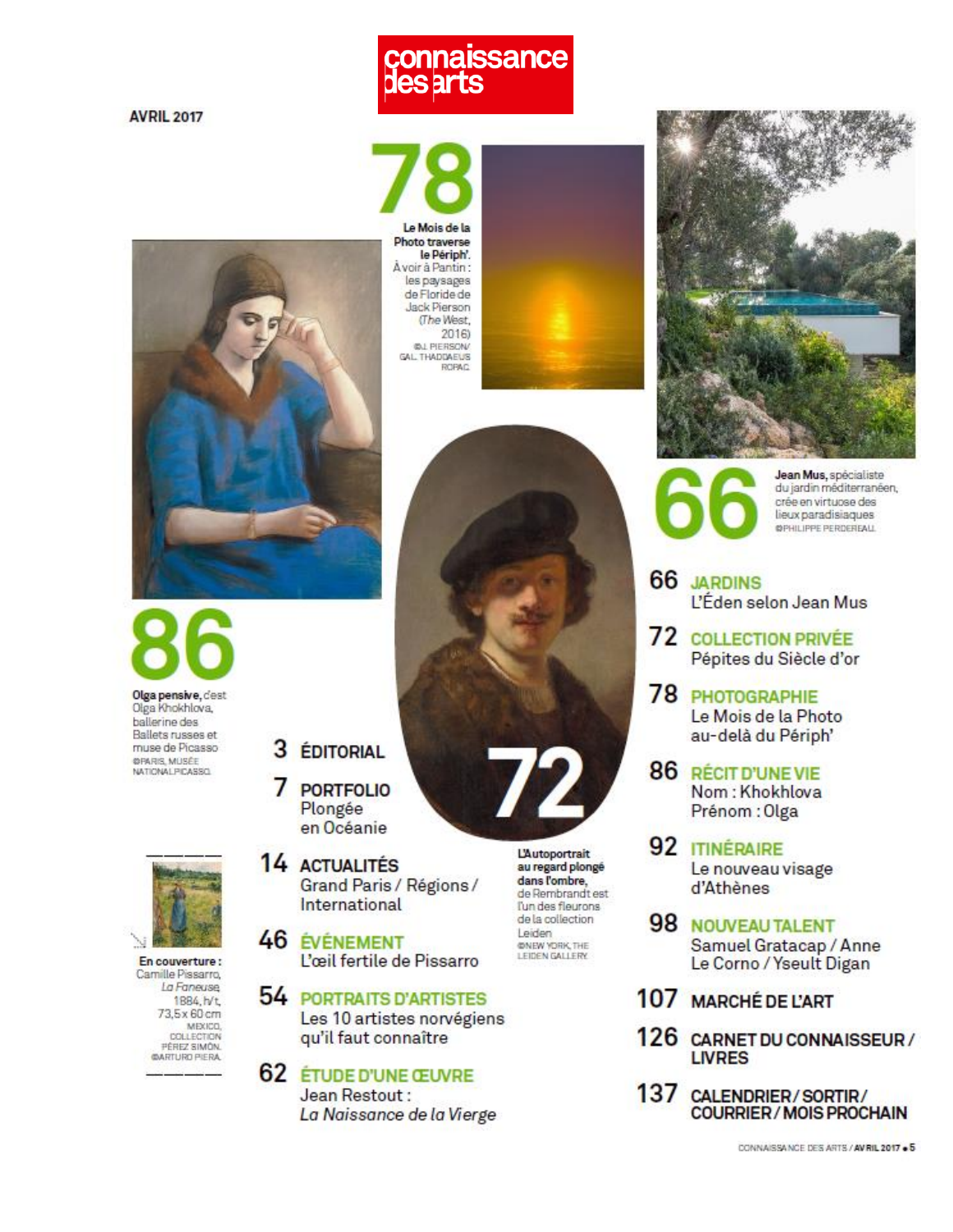Dans sa Saison hollandaise de ce<br>printemps, le musée du Louvre dévoile<br>une trentaine de chefs-d'œuvre de<br>l'étonnante et discrète collection Leiden<br>de maîtres anciens constituée par<br>Thomas Kaplan et son épouse Daphné<br>Recana / Texte Valérie Bougault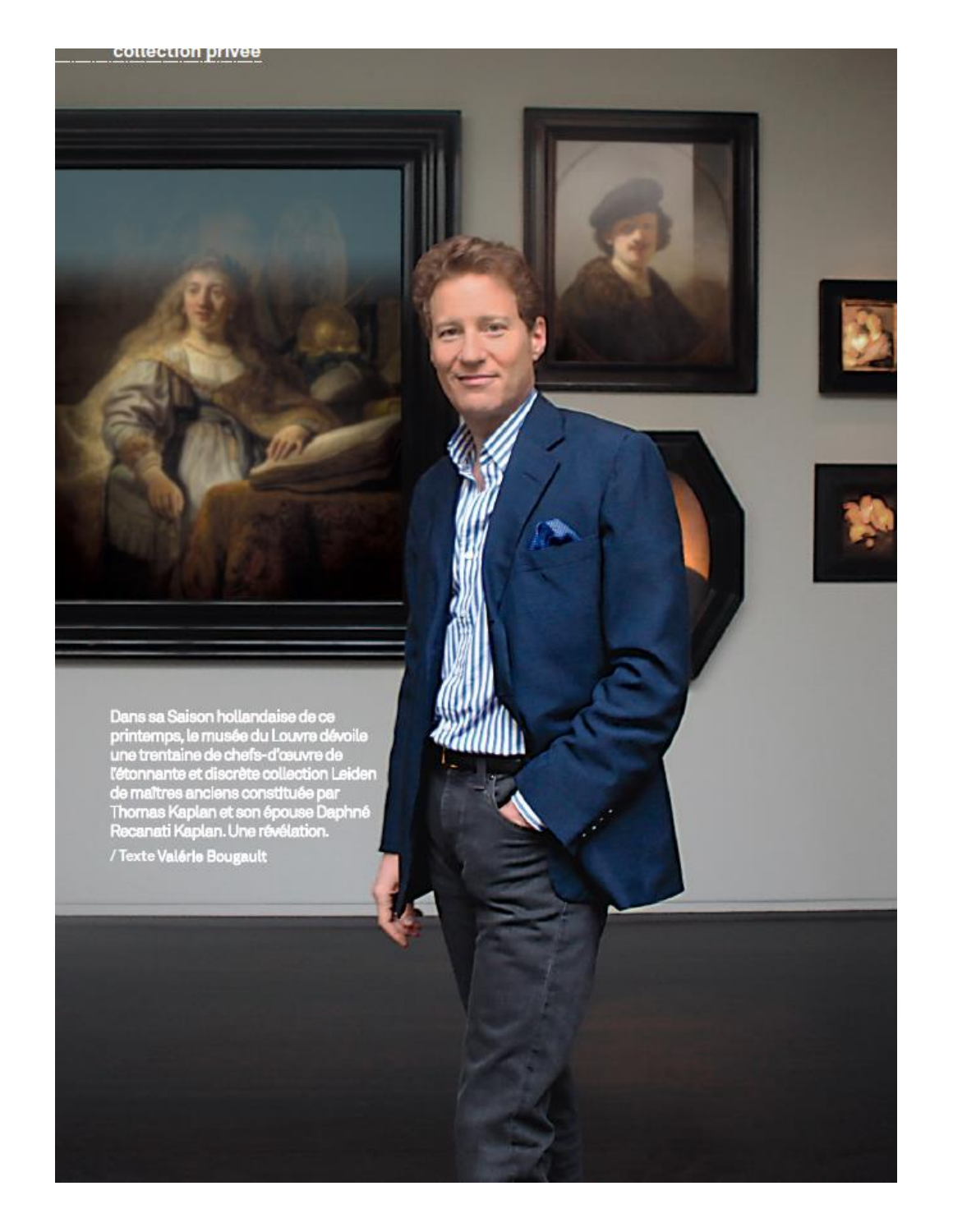# $\overline{\mathsf{P}}$

Ci-contre T

Au Metropolitan Museum de New York, à la fin des années 1960, on pouvait voir, régulièrement, un petit garçon entraînant sa mère (plutôt que l'inverse) pour parcourir fiévreusement le département des peintures hollandaises. Peut-être certains habitués du dimanche en ont-ils gardé le souvenir. Après tout, il n'est pas si fréquent de voir un enfant de 6 ans fasciné par Aristote regardant un buste d'Homère de Rembrandt. Puis l'enfant a grandi, ce qui n'a rien d'extravagant. Thomas Kaplan est devenu, avec son épouse Daphné Recanati Kaplan, le plus grand collectionneur privé au monde de toiles du maître hollandais et de son école: près de deux cent cinquante œuvres, dont une dizaine de Rembrandt lui-même et une de Vermeer. Voilà qui est infiniment moins commun.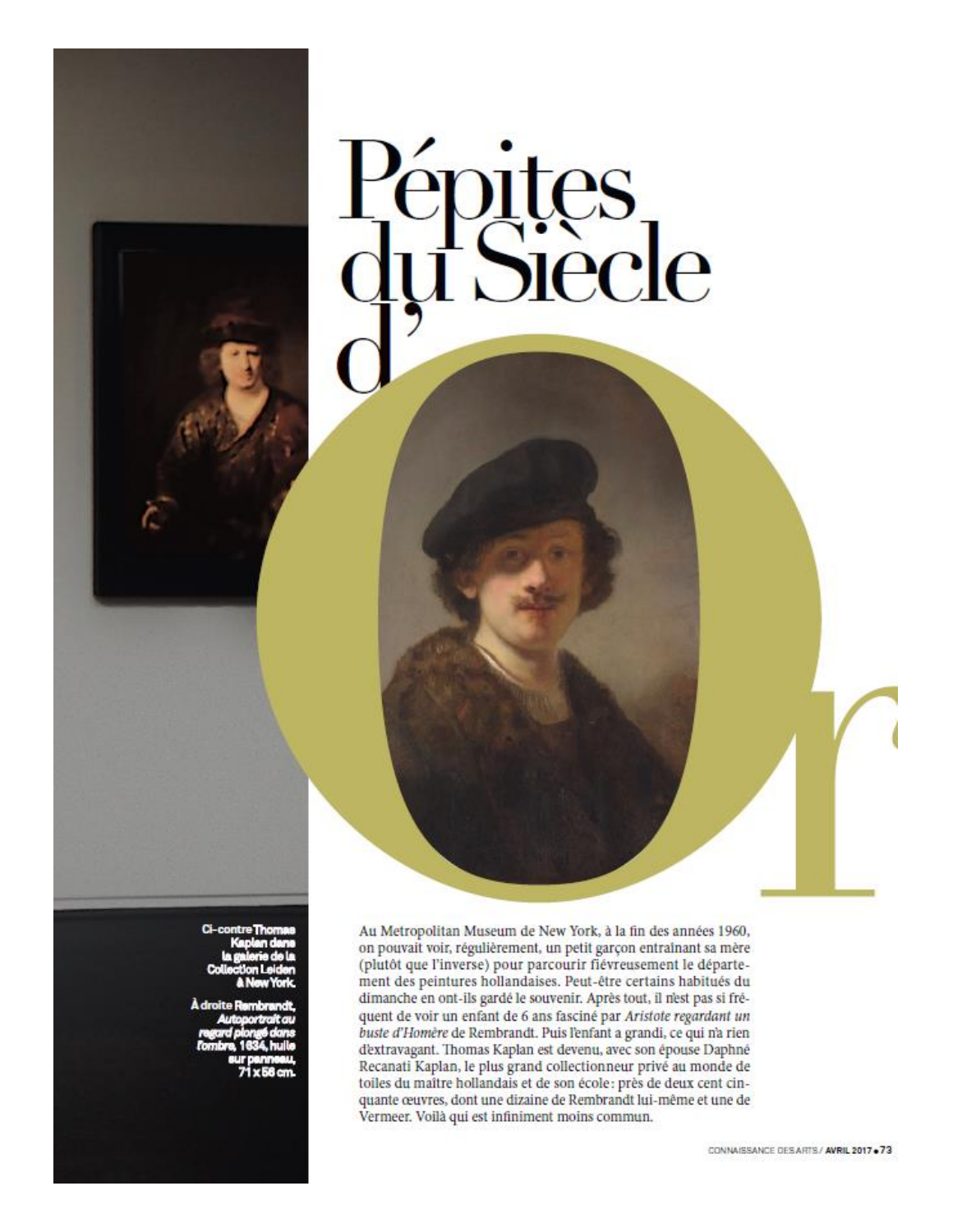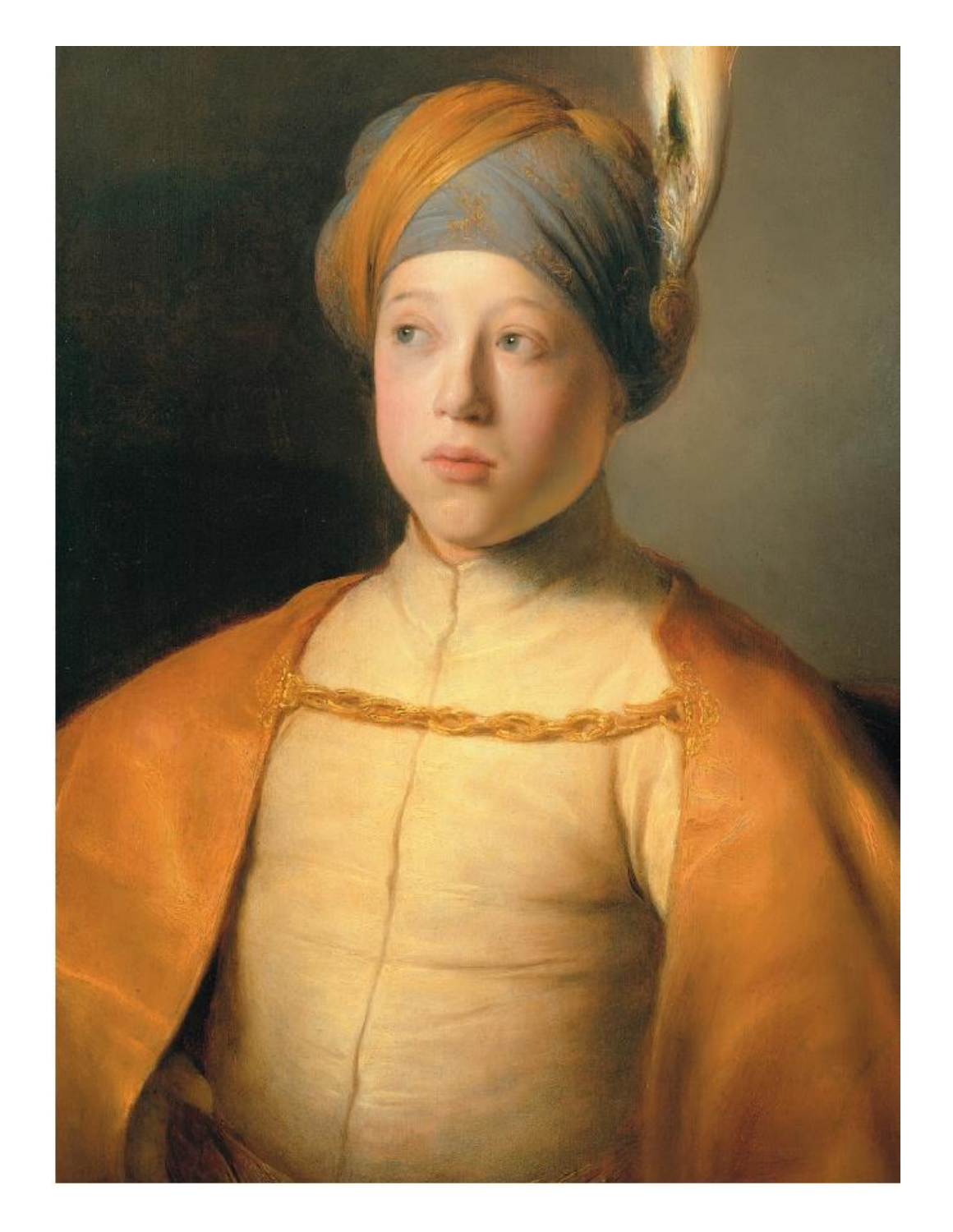Page de gauche Jan Lievens, Garçon à la cape et au turban (Portrait du prince Rupert du Palatinat). vers 1631, huile sur panneau, 66, 7 x 51, 7 cm.

Ci-contre Rembrandt, Minerve, 1635, huile sur toile, 13Bx 116,5 cm.

Mais il n'y a rien d'ordinaire chez Thomas Kaplan. New-Yorkais élevé pour partie en Floride, il est inscrit à l'école en Suisse et termine ses études par un doctorat d'histoire à Oxford. En 1993, il investit dans le commerce des métaux précieux, l'argent puis l'or, y ajoute le gaz et les hydrocarbures. Et fait fortune. Sa société actuelle, Electrum Group, cible le contrôle des actifs or et argent dans toute l'Amérique du Nord. À Wall Street, il est l'interlocuteur privilégié dès qu'on s'interroge sur les fluctuations de ces métaux. Mais il n'a rien d'un trader qui ferait des coups. Le choix de l'or, cette valeur quasi mythologique, participe, au fond, de sa philosophie: Thomas Kaplan observe attentivement notre planète, s'inquiète de ses emballements destructeurs et voudrait y apporter sa pierre philanthropique.

### Un rêve de jeunesse

Il n'a renié aucune des passions de sa jeunesse et, pour chacune, a dressé une fondation. Panthera, dédiée depuis 2006 à la protection des grands fauves et de leur habitat, tout comme la Orianne Society (du nom de l'aînée de ses trois enfants), qui s'attache à la sauvegarde du serpent indigo dans les forêts de pins de Floride et de Géorgie, font écho à l'un de ses rêves d'adolescent, celui de devenir un spécialiste de la faune sauvage. De sa formation d'historien, et peut-être aussi de son éducation européenne, il a gardé l'ardente conviction que le dialogue des cultures sauvera ce qui reste au monde d'humanité, et il a longtemps servi dans le cercle dirigeant du « 92nd Street Y », le légendaire centre culturel juif new-yorkais. Et puis il y a la place réservée à l'Âge d'or hollandais, le rêve entre tous qu'il avait longtemps cru inaccessible.

Tout est parti d'un bateau, voguant au printemps 2003. A bord, il rencontre Norman Rosenthal, alors directeur des expositions de la Royal Academy. « Il m'a demandé si fétais collectionneur. Que pouvais-je répondre? À 8 ans, j'ai demandé que mon premier voyage en Europe ait Amsterdam pour destination. Plus tard, lorsque je retournais en Suisse à l'école, je m'arrangeais toujours pour y faire escale, histoire de rendre encore



une visite au Rijksmuseum... Mais collectionner cette peinture me paraissait relever du fantasme! Norman ma détrompé. Selon lui, le marché offrait de belles opportunités à des prix modestes comparés à ceux d'un Warhol... Un monde s'est ouvert à moi. La passion et l'obsession sont de puissants moteurs. Entre 2003 et 2008, ma femme et moi avons acheté une œuvre par semaine. » Se souvient-il de sa première acquisition? « J'ai toujours ressenti une attirance particulière pour Gerrit Dou (1613-1675). Dès que j'ai vu le portrait de Dirck Van Beresteyn (vers 1652), sa seule peinture connue sur cuivre argenté et qu'on hésitait à lui donner, j'ai eu la conviction qu'elle était de lui. D'ailleurs, ça m'était bien égal, je l'aimais. Même chose avec le Portrait d'un vieil homme (vers 1645) de Rembrandt, lorsque je l'ai acheté on le donnait à Samuel Van Hoogstraten. Le Comité Rembrandt la accepté deux ans plus tard. N'y voyez aucune prétention. Acheter une "école de" ne m'inquiète guère, mais ne pas avoir le courage de suivre mon intuition

### **LES + DE L'EXPOSITION**

Les onze Rembrandt sont présents. It ne faut rater sous aucun prétexte l'Autoportrait au regard plongé dans l'ombre et le Portrait d'un vieil homme (peut-être un rabbin). Et parcourir encore et encore le site Internet de la collection.

### $LES -$

Tout ce qu'on peut regretter, c'est que seulement trente œuvres aient trouvé une place d'exposition au Louvre (contre soixante qui seront montrées ensuite à Shanghai puis Pekin).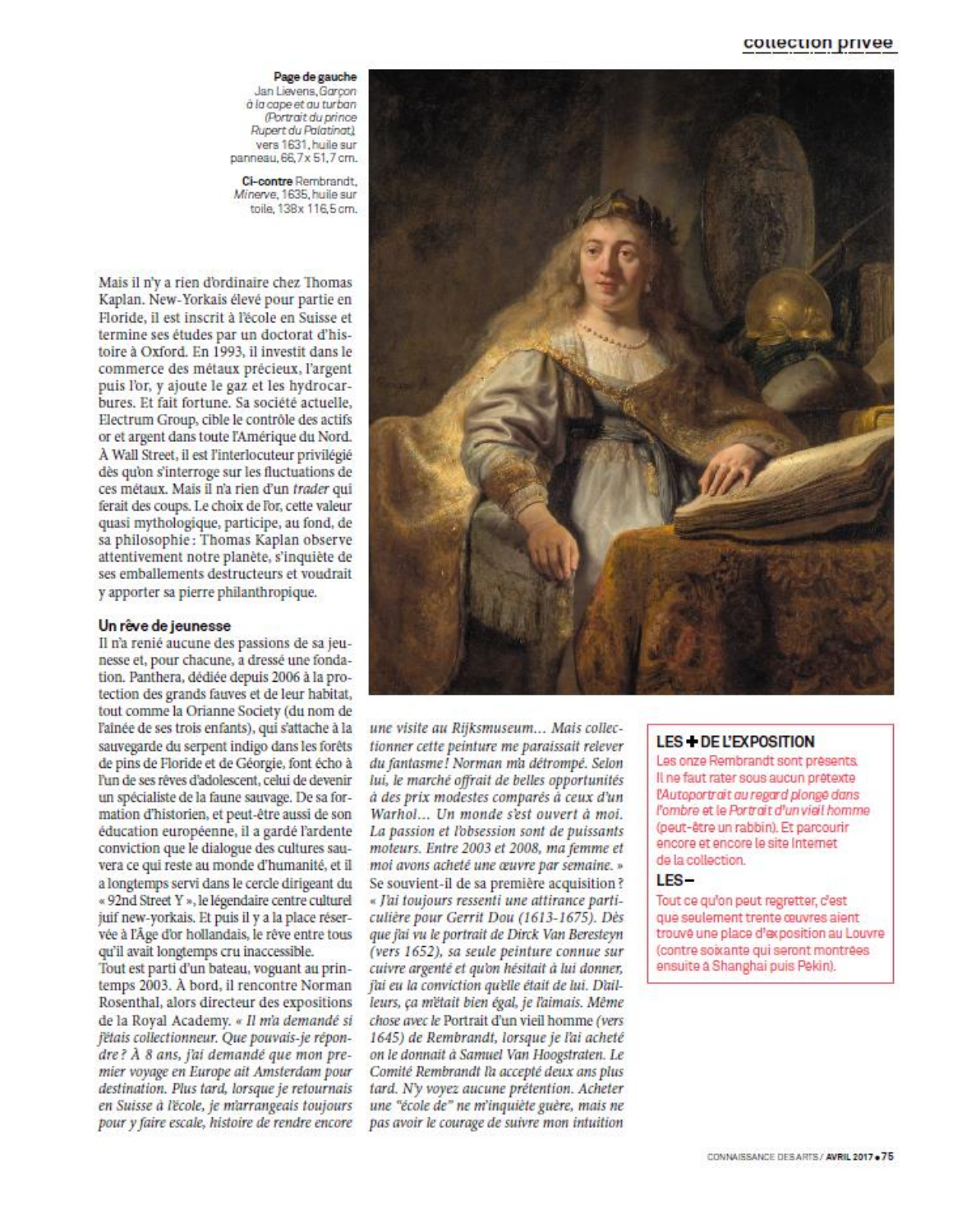sergit terrible. » Des toiles de Gerrit Dou. la collection Leiden (du nom de la ville natale de Rembrandt) en accueille désormais quatorze. En bonne compagnie: Jeune Femme lisant une lettre (v. 1658) de Gabriel Metsu, David donne à Urie une lettre pour Joab (1619) de Pieter Lastman, le très rare Jeune Femme au perroquet de Frans Mieris l'Ancien, le sublime Bénédicité (1660) de Jan Steen, et tant d'autres œuvres ! Parmi elles, onze toiles de Rembrandt et deux dessins du maître, aux côtés de La Jeune Femme assise au virginal (vers 1671-1674), aujourd'hui le seul tableau de Vermeer en mains privées. Pas moins. Acquise en 2008 à Las Vegas, dans la collection de Steve Wynn. « On sait qu'elle a été peinte sur le même rouleau de toile que La Dentellière et, pour la première fois, ce printemps, elles sont réunies, au Louvre. C'est une merveilleuse coïncidence, »

### Lancer des ponts

Des concours de circonstances aussi heureux. l'histoire de la collection Leiden en regorge. Celle de Éliézer et Rébecca au puits (v. 1645-1646) du talentueux Ferdinand Bol gagne tous les prix. En 2009, le tableau est en salle des ventes à Versailles. Dans l'assistance, Blaise Ducos, conservateur des peintures hollandaises, dûment mandaté par le Louvre, assiste impuissant à l'envol des enchères. « En moins d'une minute, on a atteint plus d'un million... Notre budget, quoique généreux, restait insuffisant. Je me suis fait connaître du donneur d'ordre qui, navré, s'est écrié: " Si nous avions su... " Il a immédiatement proposé de nous le prêter en dépôt et nous l'exposons depuis 2010. Une donation netait pas à lordre du jour, pourtant, en 2015, Thomas Kaplan a eu l'élégance de nous dire "nous vous le laissons puisque cest évidemment chez vous qu'il est le mieux". Une donation pleine et entière, sans réserve d'usufruit, sans conditions dexposition. » « Notre politique est de ne jamais entrer en compétition avec les musées, souligne Thomas Kaplan. Ce serait absurde, puisque, de toutes façons, nous prêtons pratiquement toutes nos œuvres. »

Car la collection Leiden, décidément, ne ressemble à aucune autre. Non seulement la fondation ne porte pas leur nom, mais Thomas et Daphné Kaplan ne vivent pas entourés d'œuvres de Rembrandt et de ses élèves



malgré l'amour inconditionnel qu'ils leur portent. Cent soixante-dix de ces tableaux sont actuellement prêtés à des musées, comme l'immense Ange apparaissant à Elijah de Ferdinand Bol, en séjour au Getty Museum de Los Angeles. Toujours anonymement. « On doit parler des artistes, pas de nous », souligne le propriétaire. Et jusqu'à présent, en effet, cette collection n'a guère fait les gros titres. Pourquoi sortir aujourd'hui de cette réserve? « Plusieurs raisons se conjuguent. D'abord le Louvre, qui est pratiquement pour nos enfants et nous un musée familial, nous a proposé cette fabuleuse exposition. Comment refuser? Ensuite, nous publions cette année un cata-

logue en ligne rédigé par Arthur K. Wheelock Jr., conservateur à la National Gallery de Washington, qui sera utile, j'imagine, à tous les publics. Enfin, l'époque nous y incite. Partout les valeurs humanistes sont en perte de vitesse. Lart est une manière de les préserver et de les encourager. Nous vivons peut-être la période la plus nombriliste de l'histoire du monde. Les maîtres anciens sont un antidote au sensationnalisme. Contre l'affrontement des civilisations, nous tissons des liens avec la Chine, où la collection sera exposée, et avec le Louvre Abu Dhabi, où nous déposerons une œuvre. Nous croyons à la force de Rembrandt pour combattre l'intolérance. » Thomas Kaplan et son épouse font partie de ceux qui construisent des ponts. Pas des murs.

### A VOIR

\* \* « CHEFS-D'ŒUVRE DE LA COLLECTION LEIDEN. LE SIÈCLE DE REMBRANDT», musée du Louvre, saties Suity, 2ª étage, 01 40 20 53 17, www.louvre.fr du 22 février au 22 mai. «AN INNER WORLD FEATURES XVII» CENTURY GENRE PAINTINGS ON LOAN FROM THE LEIDEN COLLECTION ». Clark Art Institute, 225 South Street, Williamstown, Massachusetts, 1413458 2303, http:// clarkart.edu du 5 mars au 17 septembre.

### A LIRE

- LE CATALOGUE DE L'EXPOSITION DU LOUVRE. par Blaise Ducos et Dominique Surh, bilingue français/anglais, coéd. Musée du Louvre éditions/ Somogy éditions d'art (80 pp., 40 ill., 18 €). - LE CATALOGUE DE LA COLLECTION LEIDEN est consultable sur Internet: www.theleidencollection.com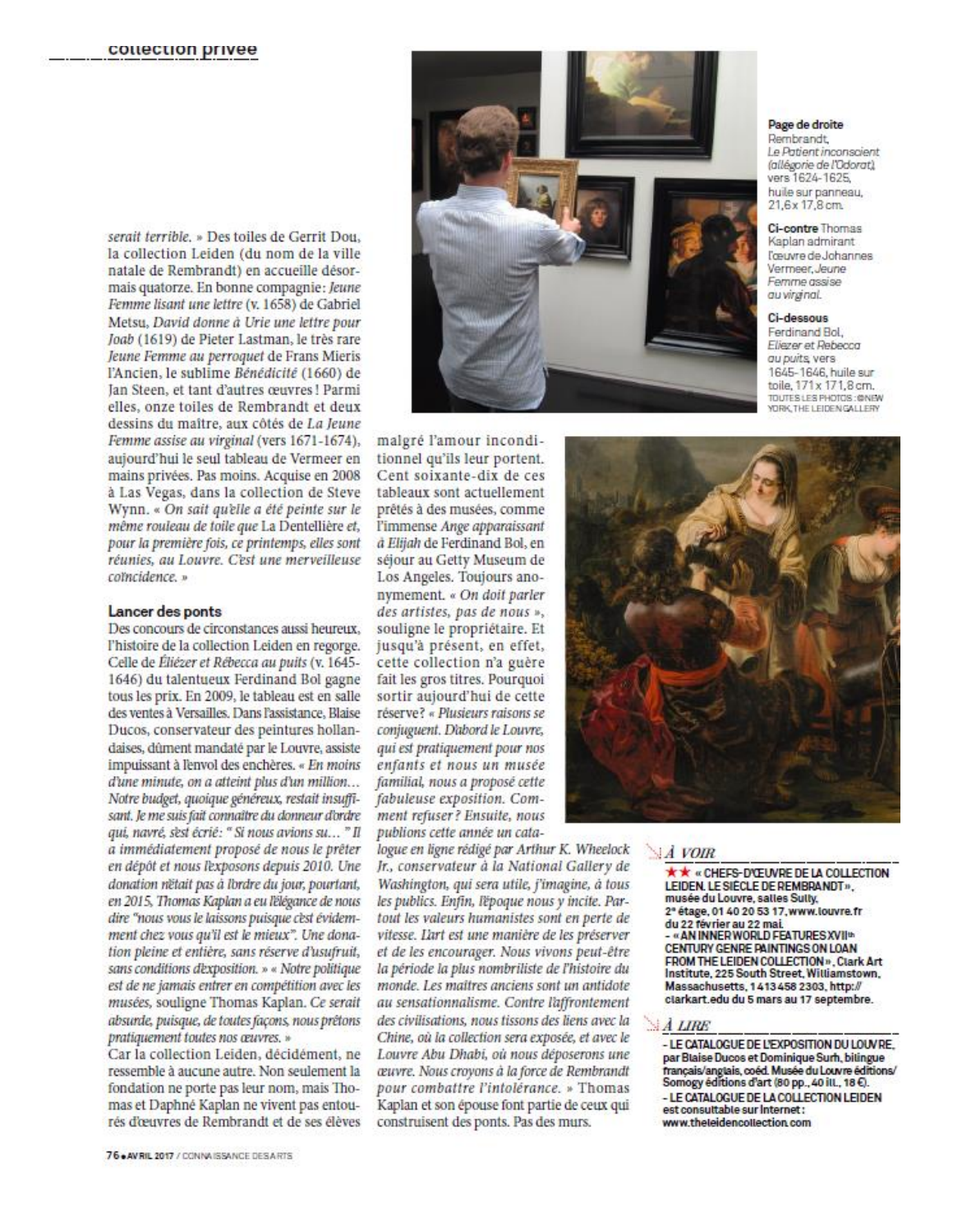66 Nous vivons peut-être la période la plus nombriliste de l'histoire<br>[...] Les maîtres anciens sont un antidote au sensationnalisme "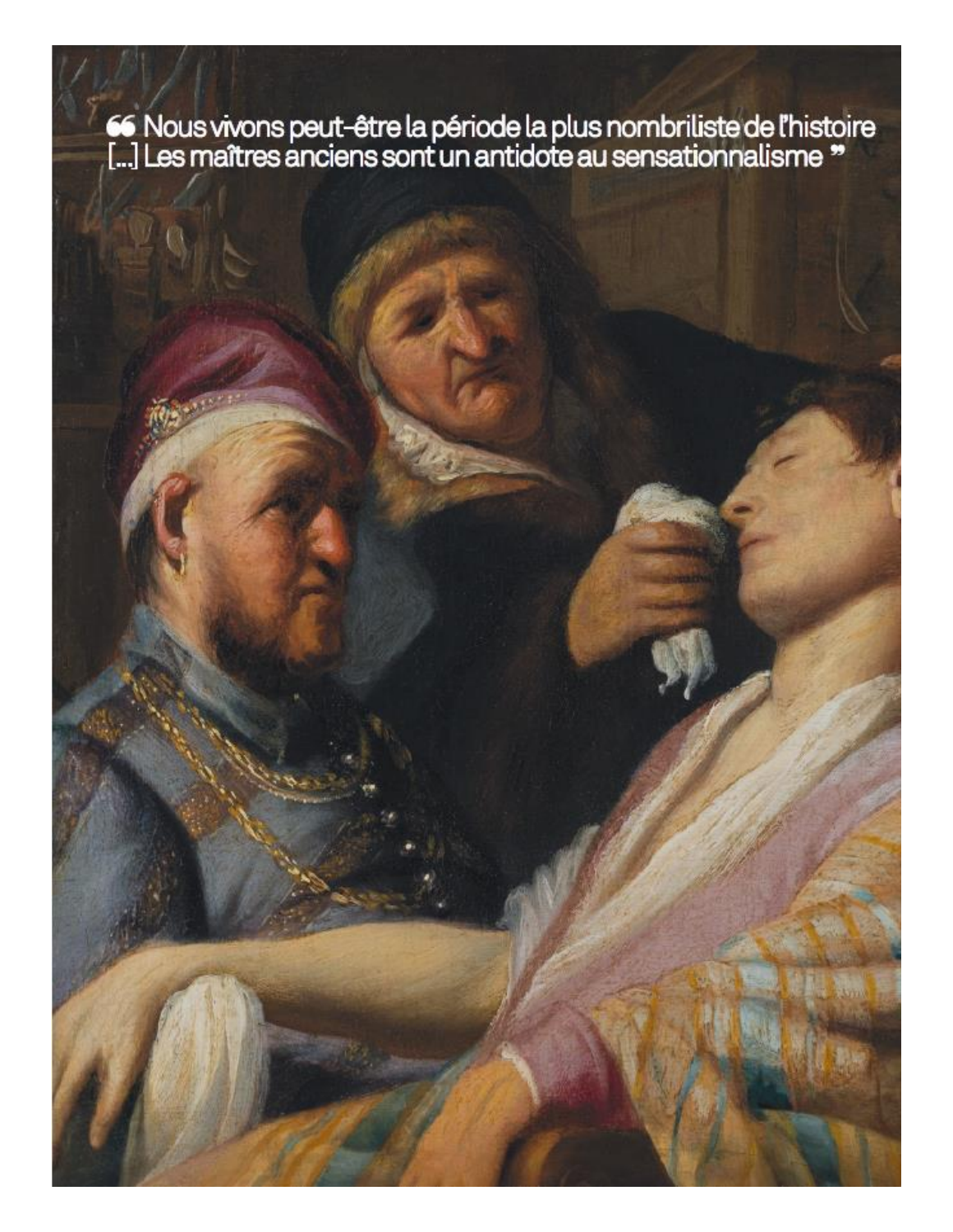| $\vert$ 1 April 2017 | Valérie Bougault |
|----------------------|------------------|
|                      |                  |

### **"Private collection: Jewels from the Golden Age"**

*During its spring Dutch season, the Louvre Museum is revealing some thirty masterpieces from the astonishing and discreet collection of Leiden ancient masters, assembled by Thomas Kaplan and his wife Daphne Recanati Kaplan. A true revelation.*

At the Metropolitan Museum of New York, in the late 1960s, one could regularly observe a young boy frantically leading his mother (rather than the other way around) towards the Dutch painting wing. Maybe some frequent visitors still remember the scene. After all, it is not that common to see a six-year-old child in awe with Rembrandt's "Aristotle with a Bust of Homer." Then the child grew up, which in itself is not extraordinary. Thomas Kaplan has since become, together with his wife Daphne Recanati Kaplan, the world's most significant private collector of paintings by the Dutch master and his school: some two hundred and fifty works, including ten or so Rembrandts and one Vermeer. Quite extraordinary, after all.

There is indeed nothing ordinary about Thomas Kaplan. Born in New York and partly raised in Florida, he attended high school in Switzerland and graduated from Oxford with a PhD in history. In 1993, he began his investment career trading precious metals, silver and gold, and later gas and hydrocarbons. He made a fortune. His current company, The Electrum Group, targets gold and silver assets across the whole North America. On Wall Street, he is the go-to person on these metals and their market fluctuations. But a trader hunting any deal, he is not. His choice to focus on gold, this quasi-mythological value, ultimately, is a reflection of his own life philosophy: Thomas Kaplan is carefully observing our planet, worried about its destructive impulses, and eager to contribute his philanthropic hand.

### *A young man's dream*

He has not turned his back on any of his early passions, and in fact has established a foundation for each of them. Panthera, dedicated since 2006 to the protection of big cats and their habitat, or the Orianne Society (named after the eldest of his three children), which is committed to safeguarding the indigo snake of the pine forests of Florida and Georgia, are both testament to his teenage dream – that of becoming a wilderness expert. From his academic training as a historian, and perhaps his European education as well, he has retained the ardent conviction that a dialogue between cultures is what will save what is left of humanity in this world. He has also long served in executive roles at the "92<sup>nd</sup> Street Y," the renowned Jewish cultural center in New York. And then comes the Dutch Golden Age, the one dream which, for a while, he thought would be inaccessible.

It all began with a boat trip, in the spring of 2003. On board, he met Norman Rosenthal, then Exhibitions Secretary at the Royal Academy. "He asked me if I was a collector. What could my answer be? At eight years old, I asked for my first trip to Europe to be to Amsterdam. Later on, when returning to school in Switzerland, I would always find a way to stop by in order to visit the Rijksmuseum one more time… But collecting this painting truly felt like a fantasy to me! Norman proved me wrong. According to him, the market was offering beautiful pieces at modest prices compared to works by Warhol… An entire world opened up to me. Passion and obsession are very powerful drivers. Between 2003 and 2008, my wife and I bought one work per week." Does he remember his first acquisition? "I always felt a particular attraction to Gerrit Dou (1613-1675). As soon as I saw the portrait of Dirck Van Beresteyn (c. 1652), his only known painting on silver plated copper and whose attribution was questioned, I was convinced that the work was his. In any case, I didn't care, I liked it. Something similar happened with "Portrait of an Old Man" (c. 1645) by Rembrandt, which was attributed to Samuel Van Hoogstraten when I bought it. The Rembrandt Committee accepted it two years later. I am not being pretentious. Buying a 'school of'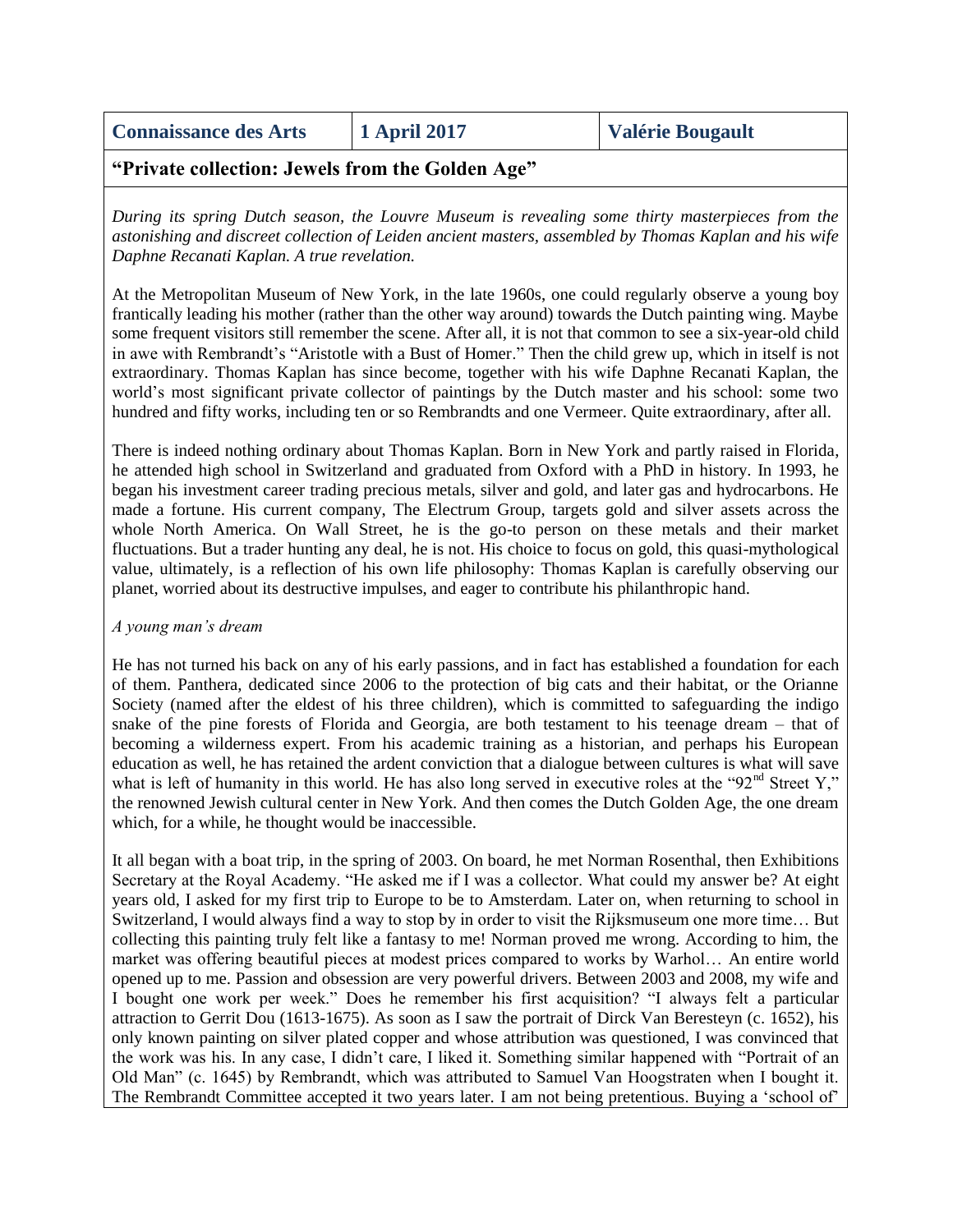does not concern me at all, but not having the courage to follow one's intuition would be terrible." The Leiden Collection (named after Rembrandt's birthplace) is now home to fourteen paintings by Gerrit Dou. They are in good company: "Young Woman Seated in an Interior, Reading a Letter" (c. 1658) by Gabriel Metsu, "David Gives Uriah a Letter for Joab" (1619) by Pieter Lastman, the extremely rare "Young Woman Feeding a Parrot" (1663) by Frans van Mieris, the sublime "Prayer Before the Meal" (1660) by Jan Steen, and so many others! Among them, eleven paintings and two drawings by Rembrandt, alongside "Young Woman Seated at a Virginal" (c. 1671-1674) – the only work by Vermeer remaining in private hands today. No less. It was acquired in 2008 from Steve Wynn's collection. "We know that it was painted on the same canvas rolls as 'The Milkmaid' and, for the first time, this spring, they will be reunited, at the Louvre. What a wonderful coincidence."

### *Building bridges*

The story of the Leiden Collection is full of such happy turns of events. That of "Rebecca and Eliezer at the Well" (c. 1645-1646), by the talented Ferdinand Bol, sure is the most incredible. In 2009, the painting is put up for auction at Versailles. In the room, Blaise Ducos, curator of Dutch painting and duly mandated by the Louvre, witnesses, helplessly, a bidding war unfold. "In less than a minute, we had reached over a million… Our budget, although generous, remained insufficient. I later informed the winner who, visibly dismayed, said: "if only we had known…" He immediately offered to lend us the painting and we have been exposing it since 2010. A donation was never discussed. However, in 2015, Thomas Kaplan elegantly told us that '(they) were leaving the painting with the Louvre, as it was evidently where it belonged.' A full donation, with no condition or requirement of exposition." "It is our policy to never compete with museums," underscores Thomas Kaplan. "That would be absurd, as we loan virtually all of our works anyway."

Clearly, the Leiden Collection resembles no other. Not only does the foundation not bear their name, but Thomas and Daphne Kaplan do not live surrounded by their works by Rembrandt and his pupils either – despite their unconditional love for these artists. One hundred and seventy of these pieces are currently on loan to museums, including the grandiose "Angel Appearing to Elijah" by Ferdinand Bol, which is at the Getty Museum of Los Angeles. Always anonymously. "The artists ought to be talked about, not us," declares the collector. Until now, in fact, this collection had never made the headlines. Why come out publicly now? "Many reasons came together. First of all, the Louvre, which has practically become a family museum for our children, proposed to us this fabulous exhibition. How could one refuse? Then, we are publishing this year a catalogue edited by Arthur K. Wheelock Jr., curator at the National Gallery of Washington, which, I believe, will prove useful to all. Finally, the zeitgeist encouraged us to do so. Everywhere, the values of humanism are under threat. Art represents a way to preserve and to promote them. We may be living in the most solipsistic period in the history of mankind. Old masters are an antidote to sensationalism. Against a clash of civilizations, we are reaching out to China, where the collection will be exposed, and to the Louvre Abu Dhabi, where we will deposit a work. We believe in the power of Rembrandt to combat intolerance." Thomas Kaplan and his wife are the kind of people who build bridges, not walls.

## *The +'s of the Exhibition:*

*The eleven Rembrandts are present. "Self-Portrait with Shaded Eyes" and "Portrait of an Old Man (Possibly a Rabbi)" are not to be missed. Exploring the online catalogue and its wealth of information.*

*The –'s:*

*The only regret is that only thirty works have made it to the Louvre (vs. sixty to be displayed in Shanghai then Beijing).*